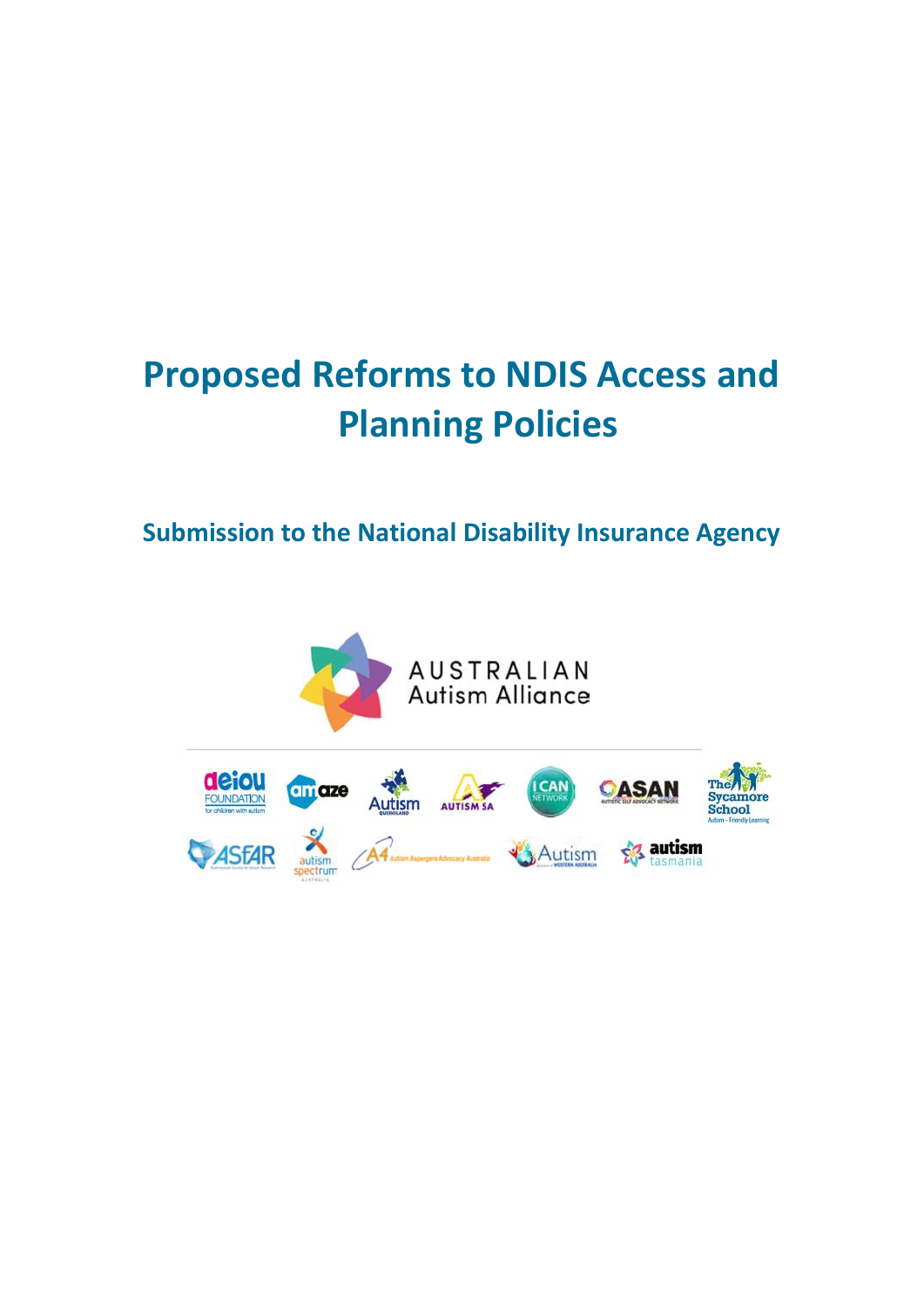## **About the Australian Autism Alliance**

The Australian Autism Alliance (the Alliance) is a coalition of 12 autism organisations around Australia that represent autistic people, their parents and carers, service providers and researchers who aim to realise the potential of autistic Australians. Our substantial national footprint:

- Reaches over 170,000 people through our communication channels
- Employs over 3,000 staff
- Employs, or provides pathways to employment, for over 350 autistic adults
- Contributes to the Australian economy by generating and delivering an estimated \$200m of supports and services
- Builds capacity of the broader community through training and advisory services for over 60,000 people per year
- Covers nearly all of Australia
- Has significant national and international linkages for advocacy, research and service delivery
- Provides direct support to over 30,000 autistic people across the lifespan from early childhood to adulthood
- Operates 230 service outlets across Australia.

## **About Autism**

Autism Spectrum Disorder (or ASD) is a neurodevelopmental condition. Autism is not a disease. People are born autistic. It is a lifelong condition and there is no cure, but the way it affects people may change over time as a person grows and matures. Every autistic person is different.

Autism frequently co-occurs with other conditions including other neurodevelopment conditions (e.g. ADHD, Dyslexia) and Intellectual Disability. There is a high rate of mental ill-health among the autistic population.

## **Autism and the NDIS**

31% of NDIS participants have a primary autism diagnosis and an additional 5% of participants have autism as a secondary disability.<sup>1</sup> In the younger age groups 65% of participants aged 7-14 years and 54% of those aged 15-18 years are autistic.

## **For further information**

The Alliance stands ready to assist the National Disability Insurance Agency (NDIA) to continually improve the NDIS for autistic participants. Alliance Co-Chairs Paul Micallef and Fiona Sharkie can be contacted a[t chair@australianautismalliance.org.au](mailto:chair@australianautismalliance.org.au) to discuss this submission.

<sup>1</sup> NDIA, 2019. *Outcomes for participants with ASD*. Available at: [https://data.ndis.gov.au/reports-and-analyses/outcomes](https://data.ndis.gov.au/reports-and-analyses/outcomes-participants-autism-spectrum-disorder)[participants-autism-spectrum-disorder](https://data.ndis.gov.au/reports-and-analyses/outcomes-participants-autism-spectrum-disorder)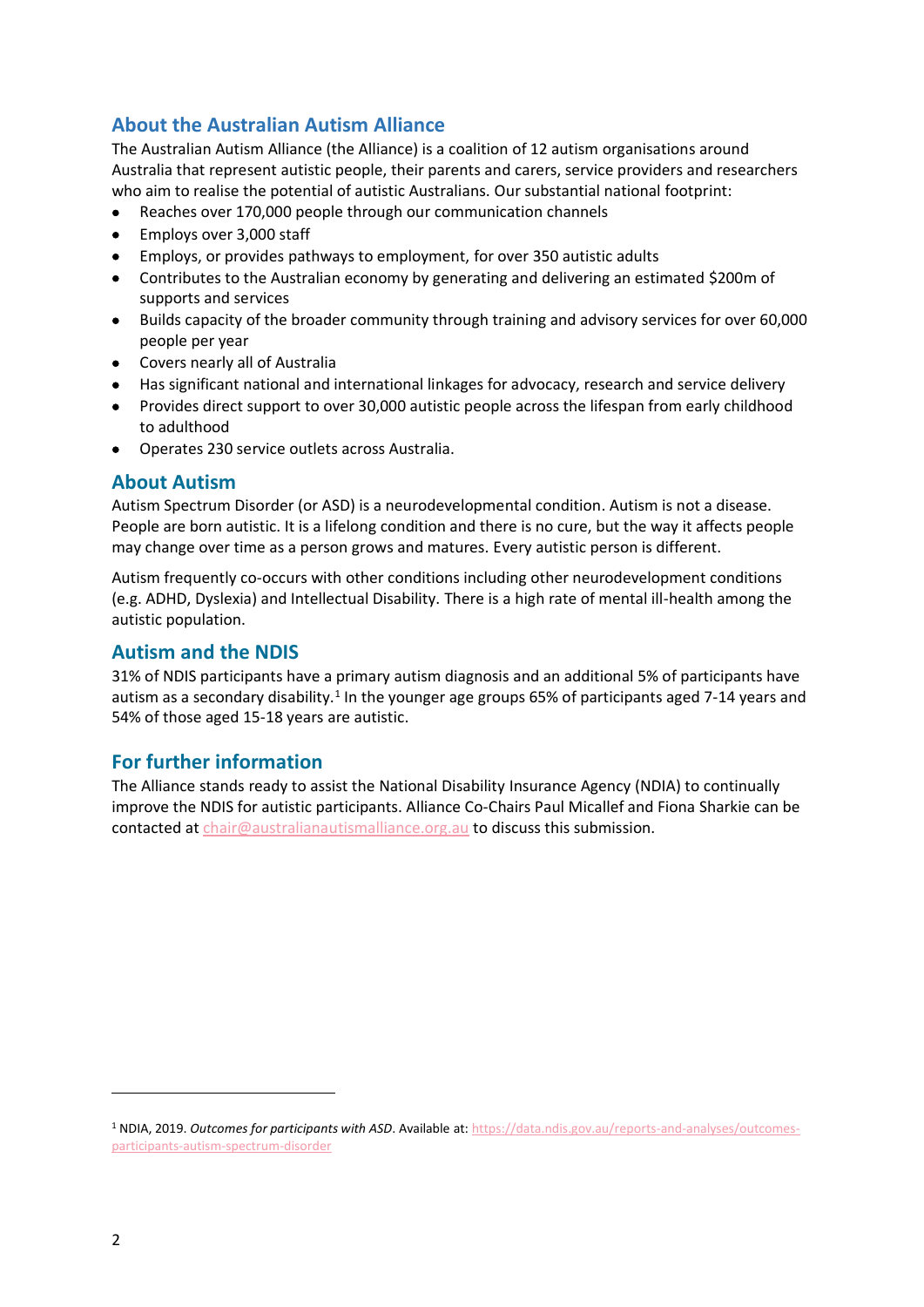## **Summary of recommendations**

## **The way the proposed changes have been developed is highly problematic**

- 1. Halt the appointment of the NDIA's panel of assessors until different approaches have been piloted and comprehensively evaluated, and meaningful co-design with NDIS participants and those that assist them has occurred.
- 2. Commission a comprehensive evaluation of the second pilot, examining both process and outcomes. The evaluation needs to be conducted independently of the NDIA with results made public.

## **We have significant concerns about proposed changes to the planning process**

- 3. Abandon the proposal to use functional assessments as the primary determinant of plan budgets.
- 4. Reflect the intent of the NDIS Act to place participants at the centre of the planning process. Participant goals, aspirations and needs must drive their plan and inform their budgets.

## **Significant protections are needed if functional assessment proceeds**

- 5. Embed the following protections if the NDIA's functional assessment proposal (which is opposed by the Alliance) proceeds:
- 6. Allow participants to use their existing clinician/therapist, using the NDIA tools and report format.
- 7. Require compliance with the National Guideline for the Assessment and Diagnosis of Autism Spectrum Disorders in Australia for functional capacity assessments of autistic people. This includes using assessors that meet the minimum autism training and experience thresholds set out in s.22 of the Guideline.
- 8. Provide participants with a full version of their functional assessment results, at the same time as they are sent to the NDIA.
- 9. Provide avenues for review of functional assessments and their access and budget decisions, including to the AAT.
- 10. Specify minimum experience standards for the assessor workforce that organisations contracted by the NDIA contractors are bound to meet.
- 11. Allow for exemptions from participating in functional assessments to be granted on the basis of advice from a participants medical practitioner, including where such assessment might put the person's mental health and wellbeing at risk.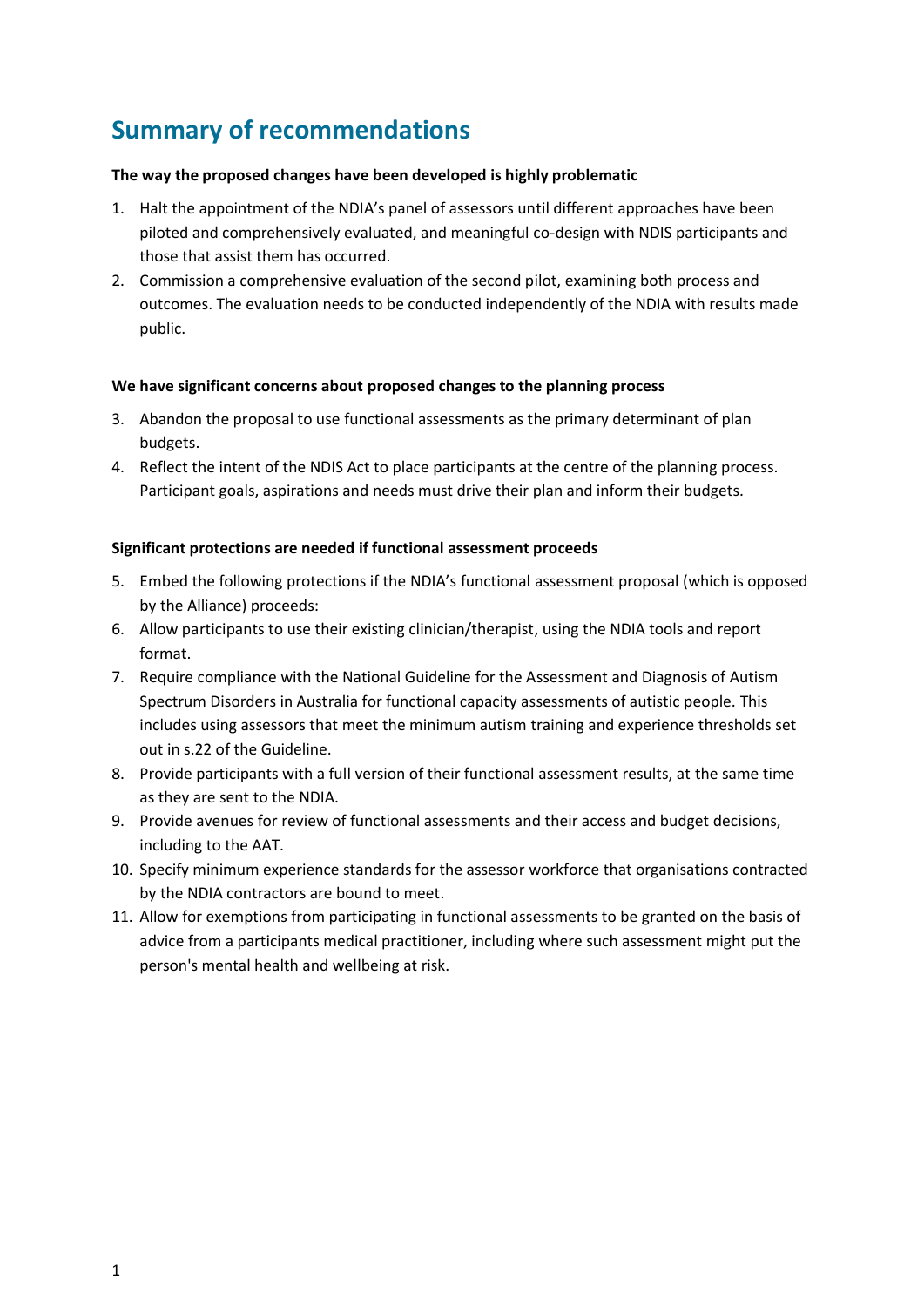## **Overview**

## **We have deep concerns about proposed changes to access and planning**

Proposed changes to the NDIS access and planning policies, particularly the introduction of functional assessments to determine access and plan budgets constitute the most radical change to the NDIS since its roll out.

A change of such magnitude requires careful design, refinement and implementation, yet the process has been marked by:

- Major policy changes being designed without a supporting evidence-base.
- A lack of consultation on substantial aspects of the policy re-design. Consultation has instead been limited to a narrow range of secondary issues.
- A failure to genuinely consider and respond to real and material concerns raised by the autism and broader disability sector.
- Rushed implementation of proposed changes, with no good reason for the haste.
- Commissioning processes that started ahead of pilots being completed or independently evaluated, and without consultation.

The Australian Autism Alliance (the Alliance) acknowledges the stated objectives behind the introduction of NDIA-commissioned assessments, specifically the intention that consistency and equity should be at the centre of decision making, and that doing so will result in a fairer NDIS. The Alliance does not believe that the proposal, as it currently stands, will achieve these objectives, and may actually exacerbate inequities. We recognise financial sustainability of the Scheme to be a driving factor, but do not believe using functional assessments as a blunt instrument to tighten access to the Scheme and determine individual plan budgets is the way to achieve this.

The Alliance holds grave concerns that the proposed changes pose a real risk to autistic people who are currently NDIS participants, as well as those seeking to access NDIS supports in the future. These concerns were captured in an earlier [public statement](https://australianautismalliance.org.au/home/independentassessments/) made by the Alliance, and are widely shared among the broader autism community, the disability sector, some LAC Partners and allied health professionals.

Given our deep concerns, we call for the introduction of the functional assessments and their use to determine access and budgets to be immediately halted.

The current pilot on the proposed assessment process needs to be properly evaluated by an independent body and its outcomes robustly measured and understood before these proposals can be considered with a level of authority.

Alternative approaches to improving consistency and equity in access and planning need to be piloted and evaluated.

As the single largest diagnostic group within the NDIS, it is critical that the Scheme remains accessible and responsive to the needs of autistic people.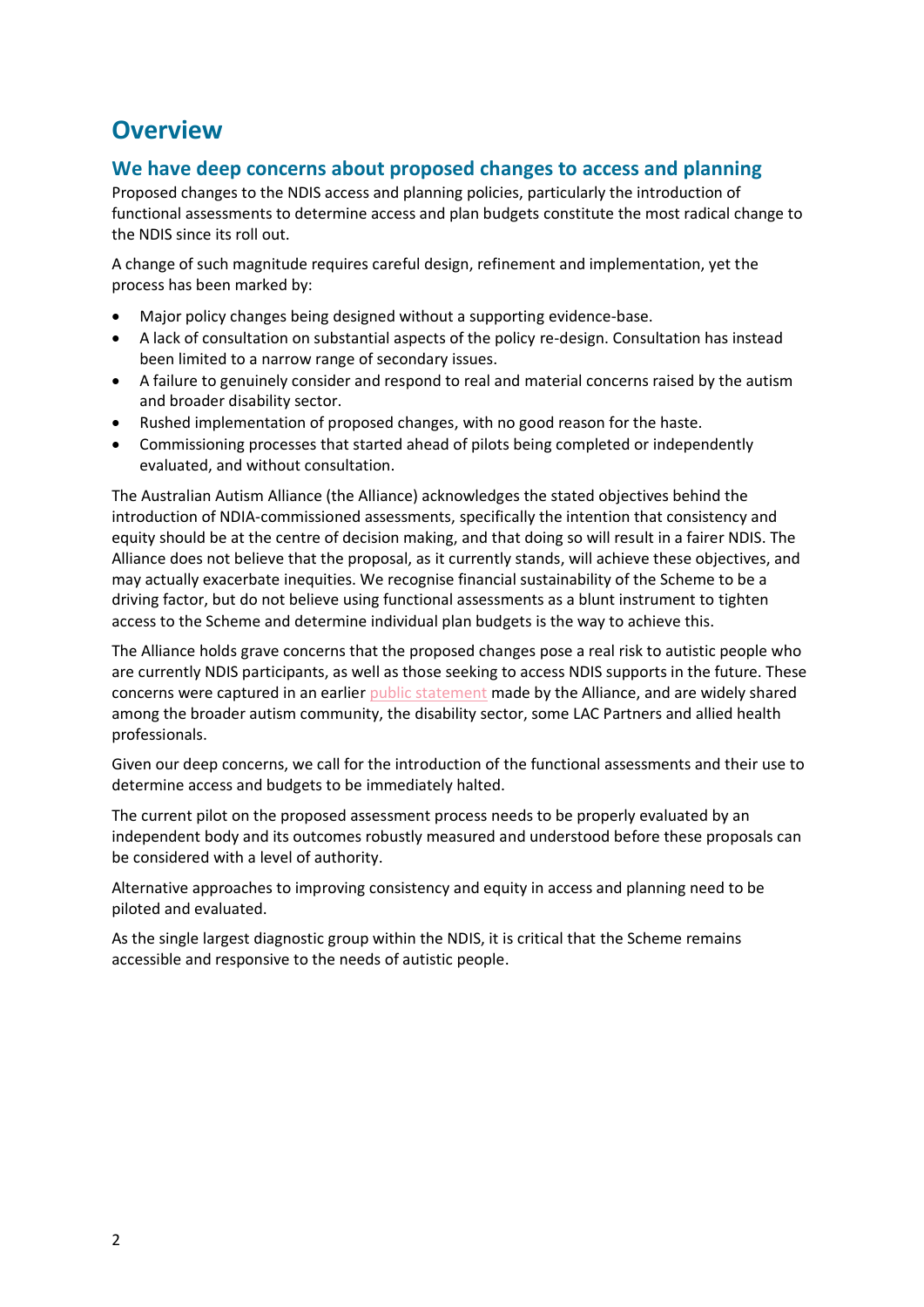## **Feedback on the Proposed Reforms**

## **The way the proposed changes have been developed is highly problematic**

## **The tender process commenced without consultation or an evidence base**

The public tender process to select providers to be on the NDIA's panel of assessors was initiated well before information about the scope and scale of the reforms was publicly released or consulted on, and before critical pilots have been completed and evaluated. This undermines confidence in the process and has left the indelible impression that the introduction of the proposed changes is a fait accompli. The public consultation process is being conducted after major changes have already been determined, which undermines the good faith of autistic people and the broader disability community that underpins it.

## **Consultation with participants and the community has been limited**

The Alliance acknowledges that the NDIA has released consultation papers and held forums on proposed changes to access and planning policy. However, the format and focus of the consultation sessions and the questions posed in the published papers have been strictly limited to issues of implementation rather than substantial design. The option for co-design of potential solutions has not been an option.

Alliance members and many autistic people from the communities we support have attended forums held by the NDIA. Most experiences were negative, characterised by frustration and a common feeling that concerns had not been considered or acknowledged and questions remained unanswered.

We are also disappointed to report that in many cases, autistic participants are hearing about these reforms for the first time from Alliance partners. Given the scale of the proposed changes and the impact they will have on autistic participants' lives, a focus by the NDIA to ensure that its key stakeholders are engaged and aware of these reforms is critical.

## **The proposed reforms are untested, unproven, and unevaluated**

The use of functional assessments as the primary determinant of NDIA access decisions and plan budgets is untested, unproven and unevaluated.

In our consultations with expert clinicians and researchers, we have been unable to find an international example where the proposed assessment tools have been used for the purpose of determining a disability support budget. The tools have been designed for screening and assessing functional capacity, not for feeding into an algorithm to determine funding allocations. How the assessment results will be used to do this has not been explained, nor the results of any modelling or testing been made available.

The NDIA's first functional assessments pilot, understandably impacted by the COVID-19 pandemic, was very small scale. The full evaluation has not been released, instead NDIA-generated reports of the pilot's "success" appear to have been based on an online experience survey completed by just 35 NDIS participants.

A second pilot, which is larger in scale, is currently underway. At this point, we understand the planned evaluation is narrow in scope – essentially a process evaluation – and will be conducted by the NDIA itself. It will not answer key questions such as how the assessments will impact plan budgets and whether they will deliver on the objectives of consistency and equity.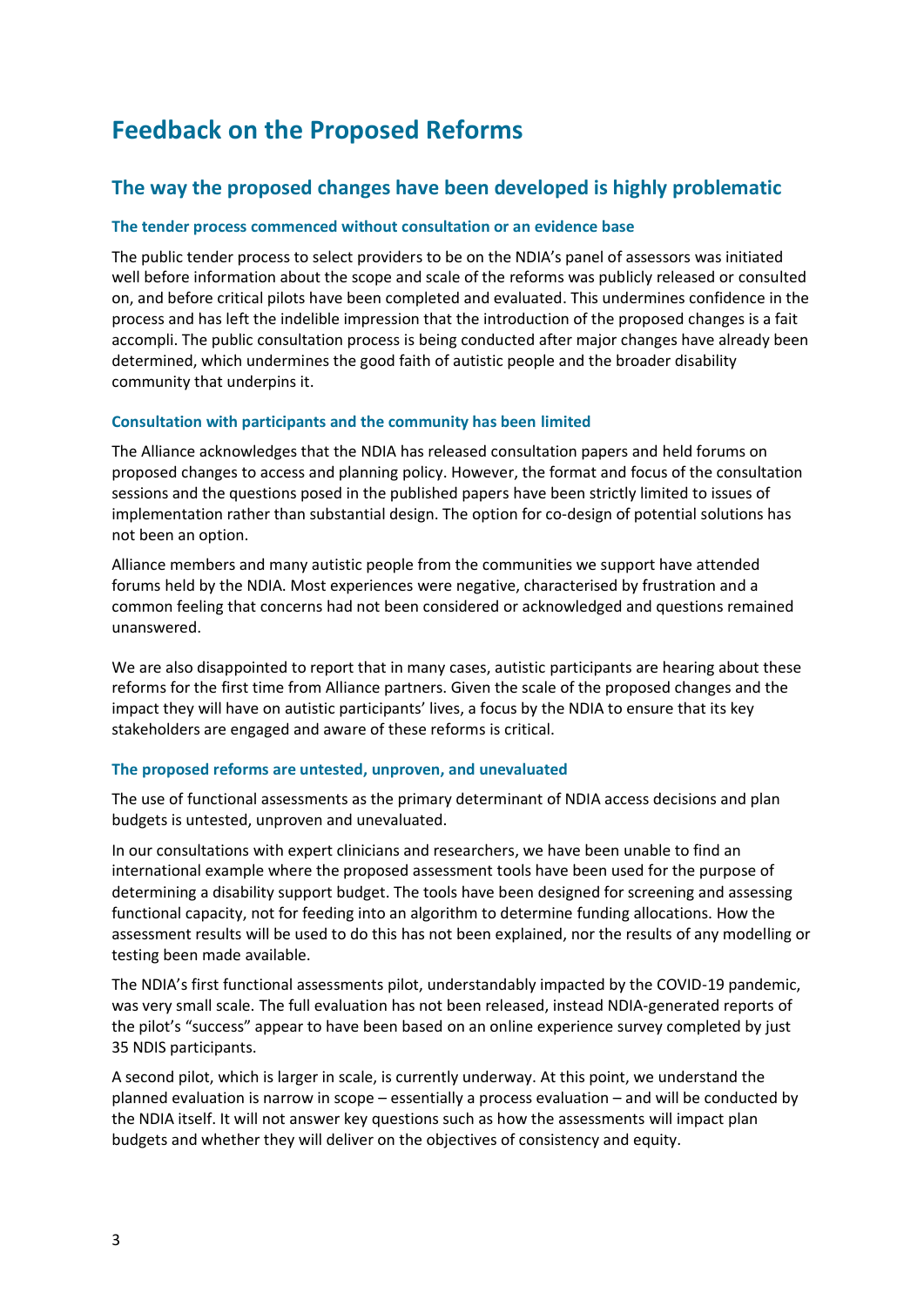A robust and rigorous outcomes evaluation is needed. This needs to be conducted independently of the NDIA, and its results published in the public domain.

#### **Recommendations:**

- **1. Halt the appointment of the NDIA's panel of assessors until different approaches have been piloted and comprehensively evaluated, and meaningful co-design with NDIS participants and those that assist them has occurred.**
- **2. Commission a comprehensive evaluation of the second pilot, examining both process and outcomes. The evaluation needs to be conducted independently of the NDIA with results made public.**

## **We have significant concerns about the design of functional assessments**

## **The proposed reforms will not address systemic inequities**

The Alliance agrees that inequities of outcomes based on the socio-economic status of participants needs to be addressed. Use of functional assessments as a blunt tool to determine access and plan budgets will not achieve this. Indeed, it may well exacerbate inequities.

While there will be an equal process in theory, it will not generate equity in outcomes. Those who can eloquently describe their functional capacity challenges will do better than those who are unwilling or unable to describe the challenges they face in their daily lives. People with low social capital, low education; distrust of government; or low English proficiency are at higher risk of receiving assessment results that do not accurately reflect their circumstances. Those who understand the process may have the perverse incentive to show their 'worst self' in order to have a greater level of impairment recorded and attract higher funding.

While the NDIA has indicated that a participant can ask their treating health professional to attend the assessment, there is no funding to cover this. This option will therefore only be available to those who can afford to pay, which raises equity issues.

## **High consequence assessments conducted by a stranger will not work well for autistic people**

Autism is multifaceted, nuanced and highly variable in how it affects the functional capacity of each autistic person, in each situation. It will be very challenging, even for the most skilled assessor, to build a comprehensive and accurate picture of the needs and circumstances of an autistic person they are meeting for the first time, and in a very short window (average of 2.5-3 hours, including report writing).

Attending a high stress, high consequence assessment with an unknown therapist who has undetermined expertise in autism will also be incredibly challenging for autistic people and their families.

Through consultation with Alliance partners and members of the autistic community we have identified the following substantial concerns:

- Stigma, shame and pride can result in autistic people masking and overstate their capacity to function, risking inaccurate assessment outcomes.
- Autistic people and their families have expressed despair about the indignity of having to explain their personal challenges and deficits to a stranger repeatedly.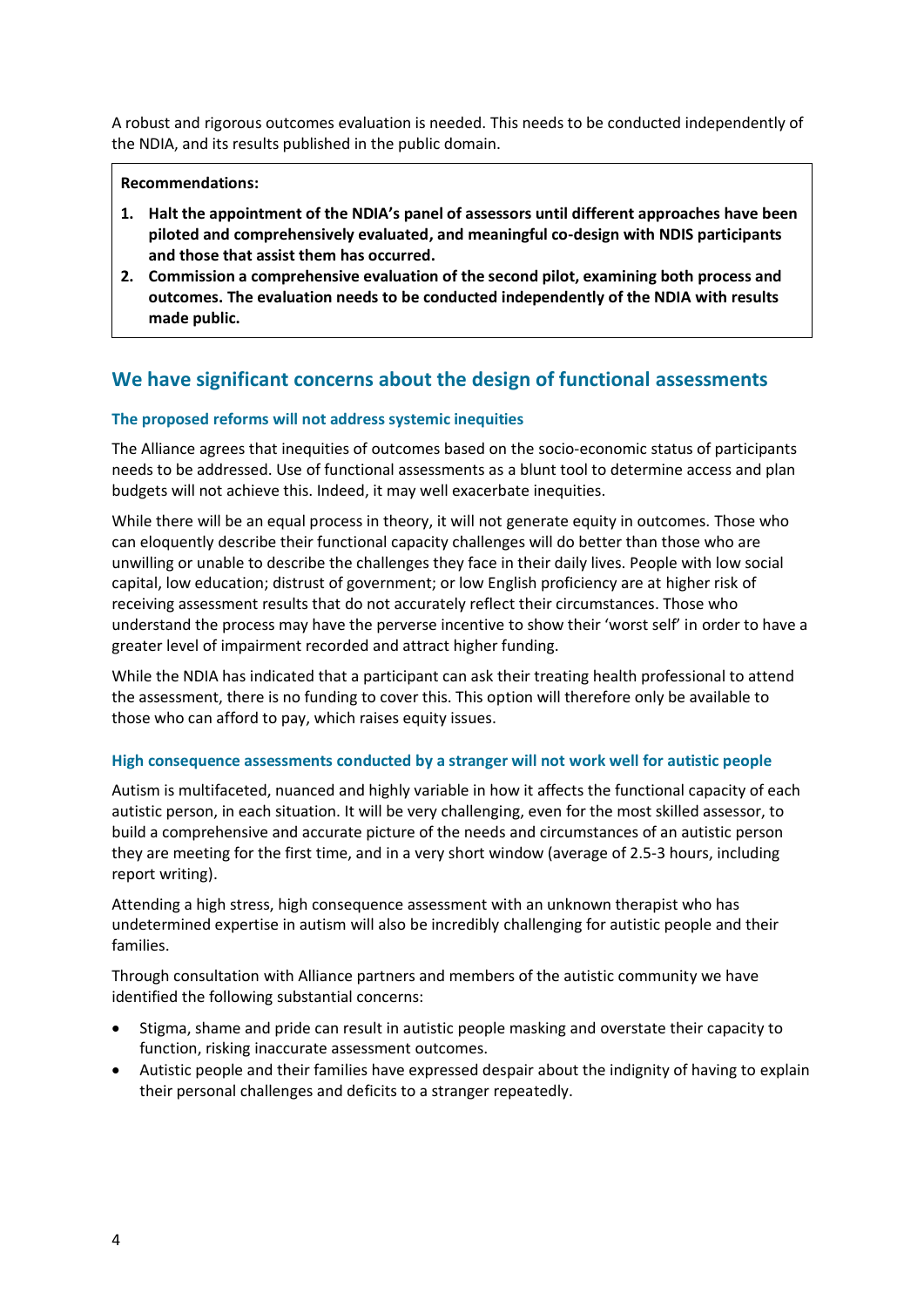- Significant anxiety and fear is presenting as a real barrier to participation. Some have not been able to complete the assessment. Under the proposed changes this would mean they would be treated as withdrawing their access request.
- Disturbingly some have reported a heightened risk of self-harm such is the anxiety that this proposal provokes.
- Heightened impacts have been reported by those with a history of trauma, abuse or violence.
- Significant burdens on autistic parents who will have to attend their own assessment, as well as their child's assessment.
- Requirements for a third party to speak privately to the assessor undermines the agency and dignity of the person with disability.

## **Scarce public resources will be wasted on repeat assessments**

Many prospective or current NDIS participants will have pre-existing functional assessments, but will likely still need to undergo the NDIA functional assessment process. For example, a person recently diagnosed as autistic will have undergone a comprehensive functional capacity assessment (consistent with the Australian Government endorsed National Guideline for the Assessment and Diagnosis of Autism Spectrum Disorders in Australia) using many of the same tools proposed by the NDIA.

While the NDIA have indicated that pre-existing assessments will form part of the overall 'evidence' it is unclear how much weight they will be given. Requiring repeat assessments (despite earlier ones often being funded by Medicare or other public means) represents wasted resources that could be applied elsewhere to provide better outcomes. It also creates the potential for inconsistent results, which under the proposed reforms could not be adequately addressed through review or grievance processes.

We also question the logic of subjecting participants to frequent functional assessments throughout their time in the Scheme, when their planners and treating practitioners are better placed to keep the NDIA informed of key changes to capacity.

## **Assessments will be undertaken by clinicians with insufficient autism experience**

The 'disability agnostic' assessment approach being proposed by the NDIA brings with it a real risk that assessors will not have specialist training or experience in autism. The National Guideline for the Assessment and Diagnosis of Autism Spectrum Disorders in Australia recommends (in Section 4.2) that therapists and clinicians conducting functional assessments have a detailed understanding of *and* experience in assessing autism.

If the assessor lacks autism proficiency, there is a danger that the assessment tools they choose and the way they use them will be problematic. Their expert judgment (or lack thereof) about which tools to use and how to use them is material to the assessment outcomes.

We are also concerned that the assessor workforce will be largely comprised of junior clinicians. While assessors will need to hold the appropriate professional qualifications and be registered with the Australian Health Practitioner Registration Agency (except in the case of speech pathologists, for whom the only point of accountability is their professional association), organisations delivering assessment services will likely hire relatively inexperienced, less expensive therapists, in order to maximise their returns.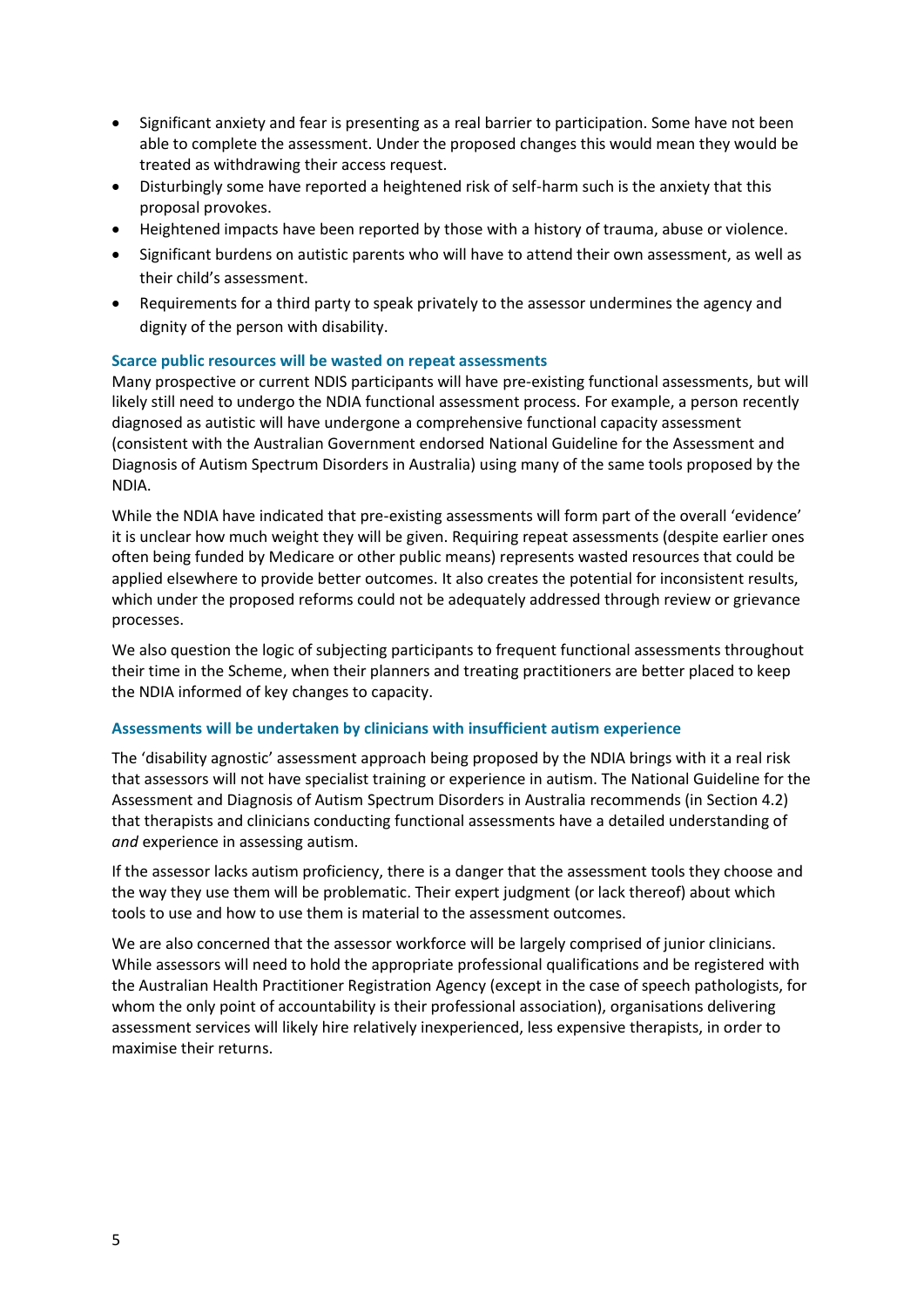#### **Perverse incentives may lead to cost cutting in the assessment process**

Each independent assessment will be funded by the NDIA on a unit, rather than a time basis. This creates an incentive for assessment providers and their workforce to focus on efficiency at the expense of quality and accuracy.

Companies awarded the NDIA assessment contract may devolve the delivery of assessments to subcontractors. This raises considerable red flags about quality assurance, oversight of practice and a further tangling of both the lines of responsibility and the contractual incentives that will be driving the assessor workforce.

#### **Thin markets will be exacerbated by diverting therapists into NDIA assessments**

NDIA tender rules prevent contractors from undertaking assessments in local government areas where they are providing Local Area Coordination, Early Childhood Intervention or Support Provision services for the NDIS. We do not dispute this effort to manage conflicts of interest.

Allied health workforce shortages are well understood. We are concerned that a direct consequence of introducing this new administrative layer of assessors to the NDIS will be diversion of critical allied health workforce resources away from delivering supports to people with disability.

Reducing the pool of qualified therapists available to support people with disability will exacerbate thin markets already experienced in remote, rural, regional and outer-metro areas, and for cohorts who find it particularly challenging to secure a therapist. Such policy failure is both foreseeable and avoidable.

#### **NDIA-commissioned assessments are not independent**

Motivations to cut scheme costs, and the centrality of NDIA-commissioned assessments in determining scheme access and plan budgets creates a clear conflict of interest for the Agency and their contractors.

#### **There is no proper oversight of the proposed assessment process**

The Alliance is deeply troubled by the proposal that people will not be given a copy of the full assessment report unless they specifically apply to see it, and that assessments will not be reviewable by the Administrative Appeals Tribunal, despite the significant impact they will have on access and plan budget decisions.

This represents a fundamental disempowerment of participants and a disregard for natural justice. It creates a dangerous imbalance in the relationship between participants and the NDIA.

#### **Not what the Tune Review recommended**

Forcing participants to use NDIA appointed assessors contradicts the Tune Review which explicitly states:

*NDIA should not implement a closed or deliberatively limited panel of providers to undertake functional capacity assessments.*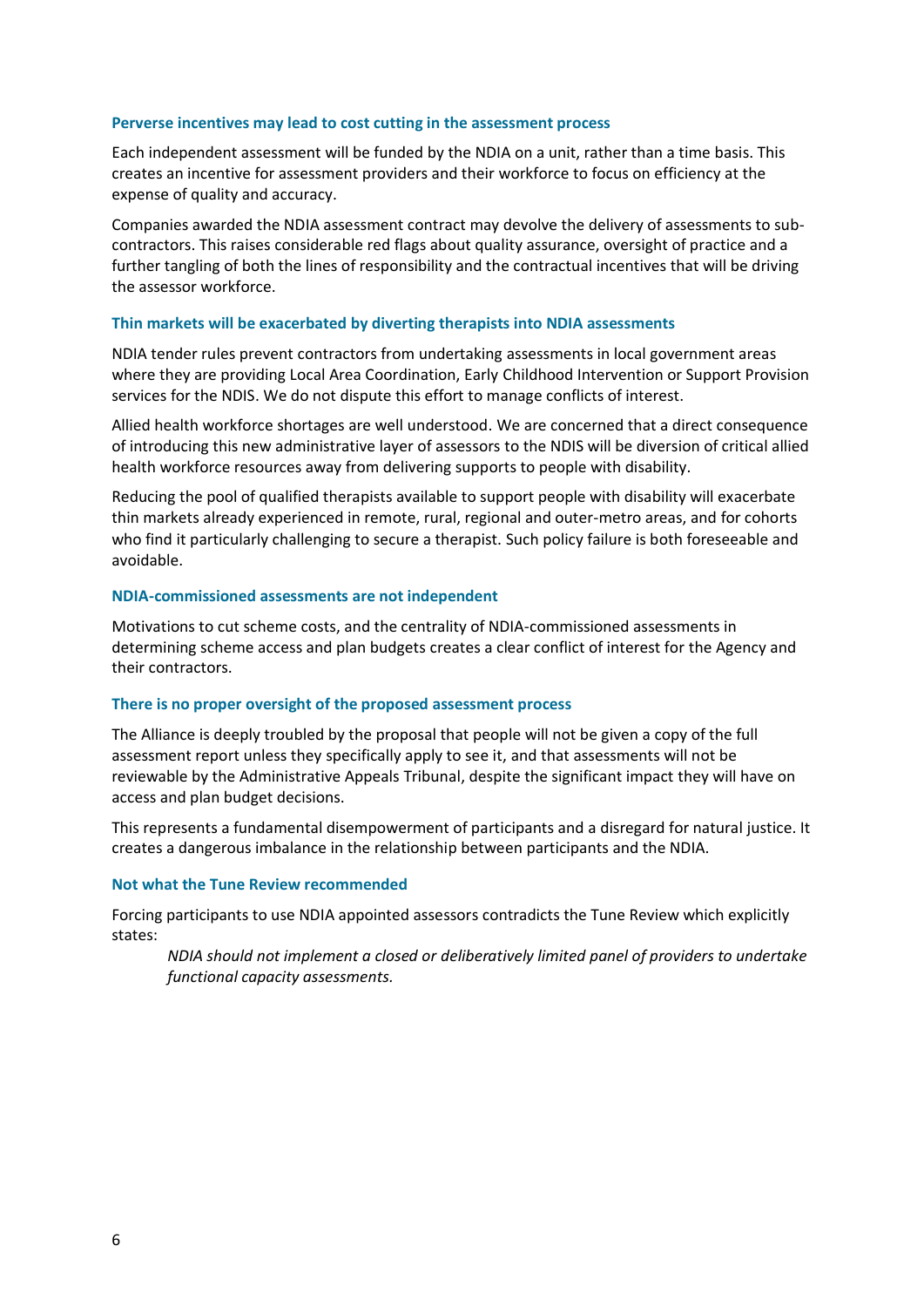## **We also have significant concerns about proposed changes to the planning process**

## **Participant rights and voice are being disregarded**

Proposals for draft plans and budgets to be developed *without* participant input are alarming. They undermine participant voice and agency. Perversely, these changes will move the Scheme further along the trajectory of being a welfarised model that is all about residual funded supports rather than an empowerment/rights model that is about participation.

Section 31 (a) and (b) of the *NDIS Act (2013) Clth* provides that the preparation of a plan should (so far as reasonably practicable) be individualised and directed by the participant. Yet proposed changes would mean that participants have a draft plan and draft plan budget developed on their behalf *before* they are given the opportunity to outline their goals and aspirations and without reference to their identified support needs. The ability of either the participant or their planner to substantially alter the budget or content of their plan appears to be strictly limited (even more so that the current Typical Support Package range). Far from directing their own plan, participants will be forced to "shoehorn" their goals, aspirations and needs into a plan and budget pre-built by a "Personalised Budget Tool", which will focus on deficits and impairment.

Participants need to be elevated to the centre of the planning process. We need to strengthen rather diminish the opportunity for the participant to drive their plan, with the overriding aim being to meet their goals and aspirations with opportunities and supports.

## **Functional assessment tools are not designed to be converted into a plan budget**

The proposal conflates functional capacity with support needs, which are not the same thing. The results of functional assessments should not be the determining factor in plan budgets. Function assessment tools do not give the full picture of the person's needs, and have not been designed to do so. Nor were these tools designed to determine a level of funding for support.

## **Recommendations:**

- **3. Abandon the proposal to use functional assessments as the primary determinant of plan budgets.**
- **4. Reflect the intent of the NDIS Act to place participants at the centre of the planning process. Participant goals, aspirations and needs must drive their plan and inform their budgets.**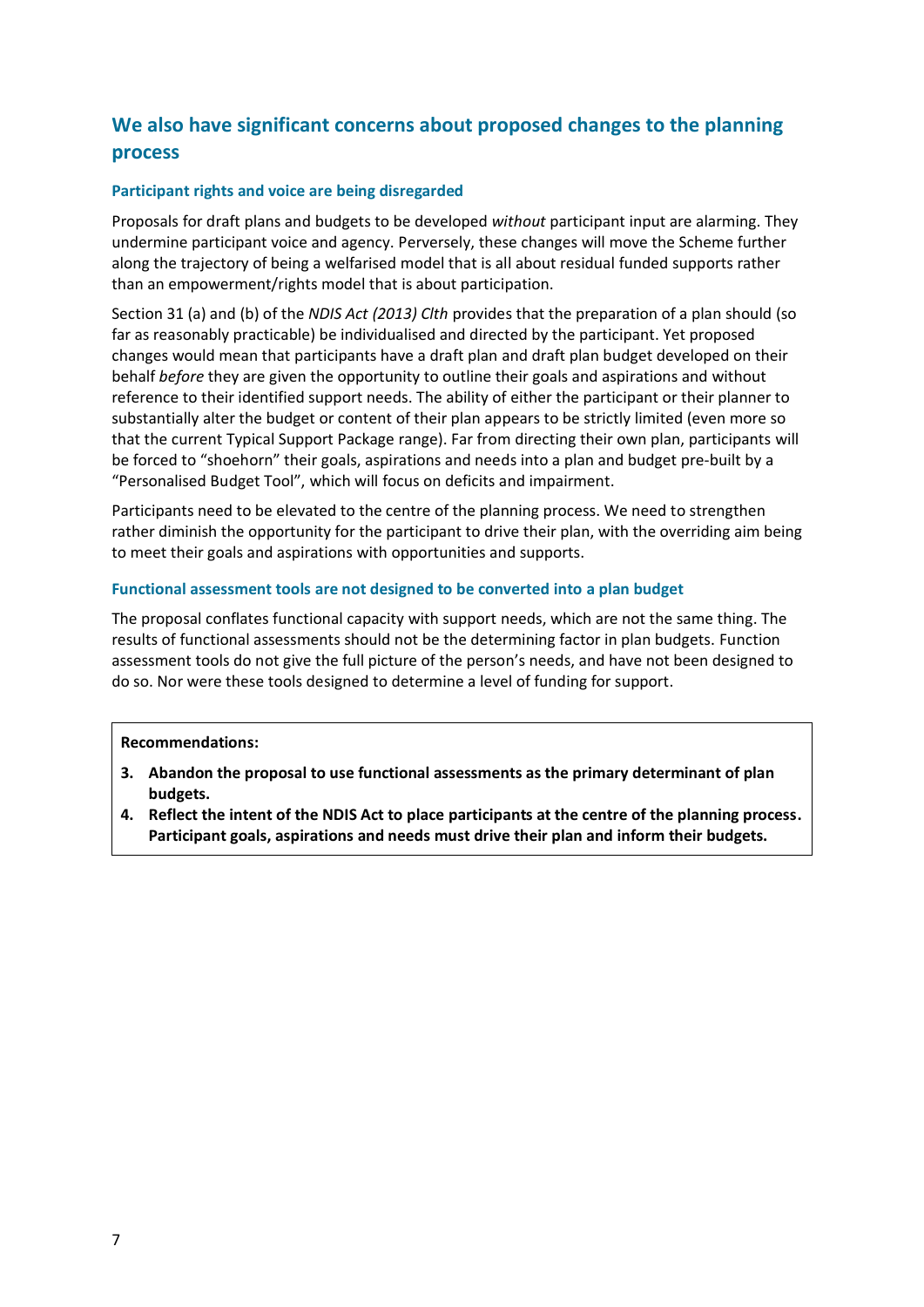## **Significant protections are needed if functional assessments proceed**

The Alliance does not support the NDIA proposed model for assessments as it currently stands. If a version of it proceeds, there are a range of conditions and protections that must be put in place. For autistic people these include:

- **Allowing participants to use their existing clinician/therapist**. The assessment would be funded by the NDIA and be delivered using the tools and format required. We are mindful that the NDIA is concerned about 'sympathy bias,' but believe that it can be managed and controlled for if bias exists. Oversight via the Australian National Audit Office and leveraging of professional standards governing clinicians/practitioners would hold assessors accountable.
- A requirement that functional assessments for autistic people are conducted in accordance with the government-endorsed **National Guideline for the Assessment and Diagnosis of Autism Spectrum Disorders in Australia**.

The Guideline requires that **assessors be skilled and experienced in working with autistic people**.

• Allowance for **exemptions from participating in functional assessments to be granted on the basis of advice from a participant's medical practitioner**, including where such assessment might put the person's mental health and wellbeing at risk.

We consider it appropriate that the lens of risk and safety is applied to avoid psychological harm and trauma for participants and their families who cannot safely undergo an independent assessment at the hands of a stranger.

- Provide avenues for **review of functional assessments and their access and budget decisions**, including to the AAT. Natural justice and procedural fairness dictate that participants receive a copy of their report at the same time the NDIA do, and that they have access to independent review.
- A **minimum experience requirement for the assessor workforce** must be set out by the NDIA in its contractual arrangements with assessment providers.

Inspiration can be drawn from Victoria's Transport Accident Commission which requires that assessors demonstrate a minimum of five years clinical experience; a minimum of eight hours each week of direct clinical care experience, either currently or over a 12-month period; and for retired clinicians, evidence of currency of clinical knowledge through ongoing academic studies.

The NDIA estimates that the volume of assessments by disability types will see 28% of referrals to assessors in 2020-21 being for autistic participants, rising to 33% of referrals in 2022-23. With autism representing the largest single diagnostic cohort within the NDIS, it is essential that any organisation delivering assessments, and their staff and sub-contractors, can demonstrate experience and training in working with autistic people.